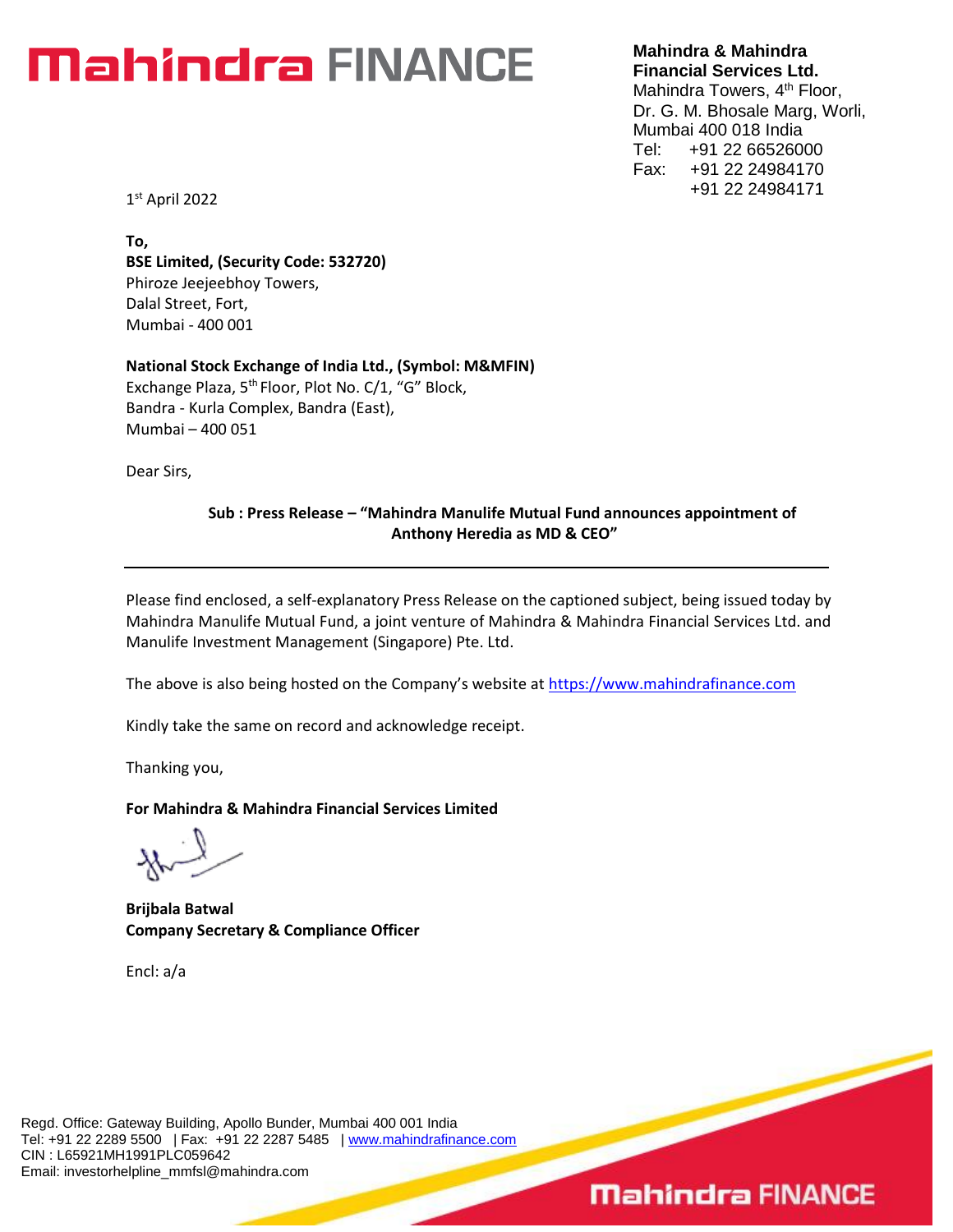Mahindra

**III Manulife** 

### **Mahindra Manulife Mutual Fund announces appointment of Anthony Heredia as MD & CEO**

**Mumbai, April 1, 2022:** Mahindra Manulife Mutual Fund, a joint venture of Mahindra & Mahindra Financial Services Limited ("Mahindra Finance") and Manulife Investment Management (Singapore) Pte. Ltd. has announced appointment of Mr. Anthony Heredia as the Managing Director and Chief Executive Officer of Mahindra Manulife Investment Management Private Limited (formerly known as Mahindra Asset Management Company Pvt. Ltd.), Investment Manager of Mahindra Manulife Mutual Fund, effective 1st April 2022. Mr. Heredia will succeed Mr. Ashutosh Bishnoi, who retired on 31st March 2022.

Anthony brings with him more than 26 years of rich experience in the fund industry throughout his career handling a variety of leadership roles. He brings with him a diverse experience of managing both retail as well as institutional sales across domestic and offshore markets.

**Speaking on the appointment, Ramesh Iyer, VC & MD, Mahindra Finance said,** "We are excited to welcome Anthony Heredia to the Mahindra Manulife with his extensive experience in fund management industry. Mahindra Manulife Mutual Fund will look forward to capitalizing on his experience and leadership to explore newer and attractive opportunities. I would also like to place on record the enormous contribution made by Ashutosh during his stint and in helping us expand our presence across Tier 2&3 cities across India".

**Gianni Fiacco, Head of Emerging Markets, Wealth and Asset Management, Manulife Investment Management mentioned,** "From the establishment of the joint venture, Ashutosh has done exceedingly well to bring the best of Mahindra and Manulife together, building a strong team and sowing the seeds for our continued growth. We wish him all the best and continued success. We are extremely pleased to have Anthony join us and with the depth of experience he brings, lead Mahindra Manulife to new heights".

Mahindra Manulife Mutual Fund has seen commendable achievements on all fronts viz. digital transformation, institutionalizing robust organizational and people processes and constantly pushing the envelope when it comes to exploring new products, geographies, etc.

#### **About Manulife Investment Management**

Manulife Investment Management is the global brand for the global wealth and asset management segment of Manulife Financial Corporation. We draw on more than a century of financial stewardship and the full resources of our parent company to serve individuals, institutions, and retirement plan members worldwide. Headquartered in Toronto, our leading capabilities in public and private markets are strengthened by an investment footprint that spans 18 geographies. We complement these capabilities by providing access to a network of unaffiliated asset managers from around the world. We're committed to investing responsibly across our businesses. We develop innovative global frameworks for sustainable investing, collaboratively engage with companies in our securities portfolios, and maintain a high standard of stewardship where we own and operate assets, and we believe in supporting financial well-being through our workplace retirement plans. Today, plan sponsors around the world rely on our retirement plan administration and investment expertise to help their employees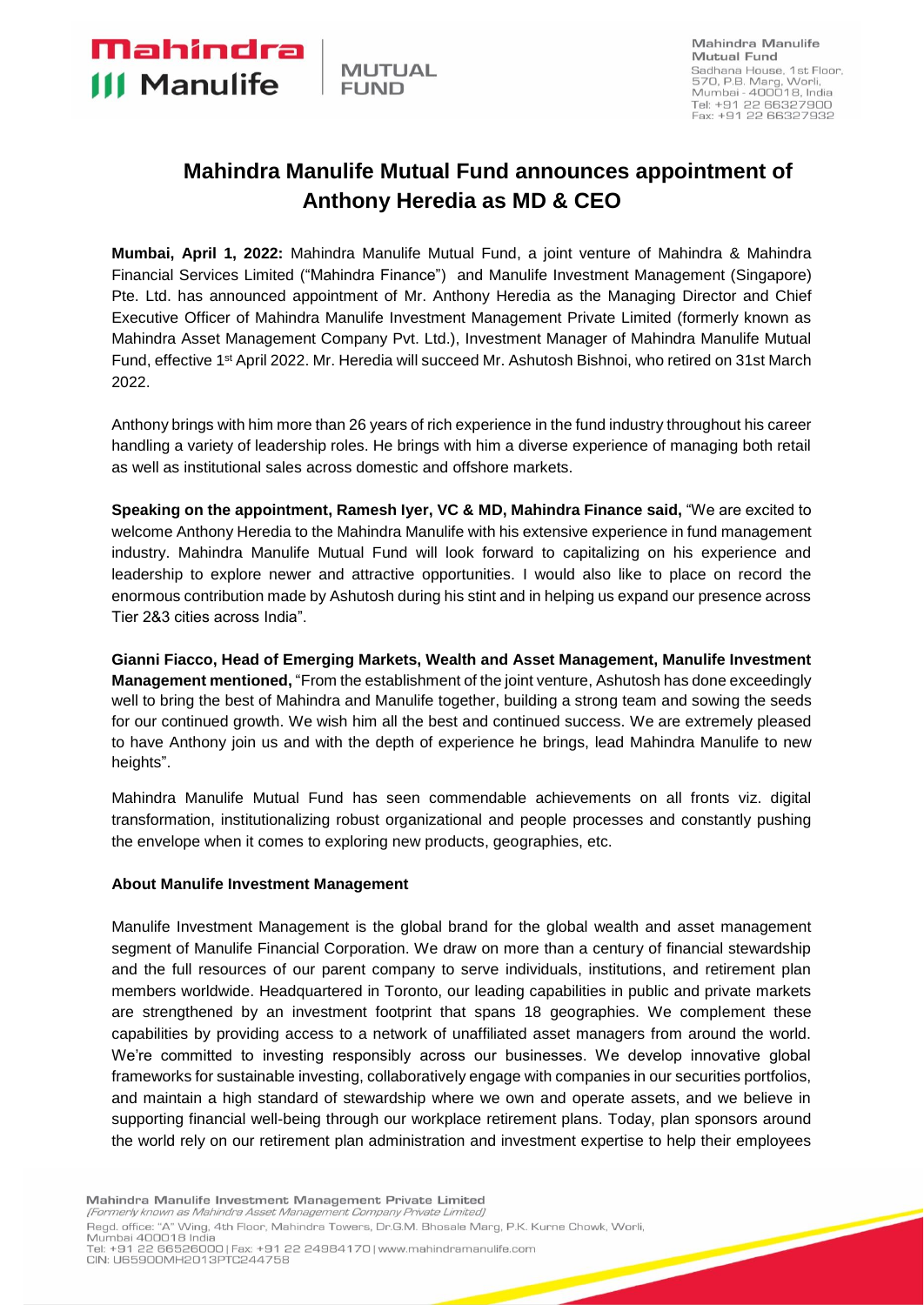plan for, save for, and live a better retirement. Not all offerings are available in all jurisdictions. For additional information, please visit manulifeim.com.

#### **About Mahindra & Mahindra Financial Services Limited**

Mahindra & Mahindra Financial Services Limited , part of the Mahindra Group, is one of India's leading non-banking finance companies. Focused on the rural and semi-urban sector, the Company has over 7.3 Million customers and has an AUM of over USD 11 Billion. The Company is a leading vehicle and tractor financier, provides loans to SMEs and also offers fixed deposits. The Company has 1,388 offices and reaches out to customers spread over 3,80,000 villages and 7,000 towns across the country.

Mahindra Finance has been ranked 54th among India's Best Companies to Work 2021 by Great Place to Work Institute.

Mahindra Insurance Brokers Limited (MIBL), the Company's Insurance Broking subsidiary is a licensed Composite Broker providing Direct and Reinsurance broking services.

Mahindra Rural Housing Finance Limited (MRHFL) a subsidiary of Mahindra Finance provides loans for purchase, renovation, construction of houses to individuals in the rural and semi-urban areas of the country.

Mahindra Finance CSR Foundation is a wholly owned subsidiary company, under the provisions of section 8 of the Companies Act, 2013 for undertaking the CSR activities of the Company and its subsidiaries.

Mahindra Manulife Investment Management Private Limited (formerly known as Mahindra Asset Management Company Private Limited) acts as the Investment Manager of Mahindra Manulife Mutual Fund (formerly known as Mahindra Mutual Fund). On 29th April, 2020 Mahindra Finance divested 49% stake in its wholly-owned subsidiary, Mahindra Manulife Investment Management Private Limited to Manulife Investment Management (Singapore) Pte. Ltd., to form a 51:49 joint venture.

Mahindra Manulife Trustee Private Limited (MMTPL), (formerly known as Mahindra Trustee Company Private Limited) acts as a Trustee to Mahindra Manulife Mutual Fund (formerly known as Mahindra Mutual Fund). On 29th April, 2020 Mahindra Finance divested 49% stake in its wholly-owned subsidiary, Mahindra Asset Management Company Private Limited to Manulife Investment Management (Singapore) Pte. Ltd. to form a 51:49 joint venture.

The Company has a Joint Venture in the US, Mahindra Finance USA LLC, in partnership with De Lage Landen, a subsidiary of Rabo Bank, for financing Mahindra vehicles in the US.

Mahindra Ideal Finance Limited (Ideal Finance) is a subsidiary of the Company in Sri Lanka, in which the Company owns 58.2% stake. Ideal Finance focuses on providing a diversified suite of financial services to the Sri Lankan market.

Learn more about Mahindra Finance on [www.mahindrafinance.com](http://www.mahindrafinance.com/) / Twitter and Facebook: @MahindraFin